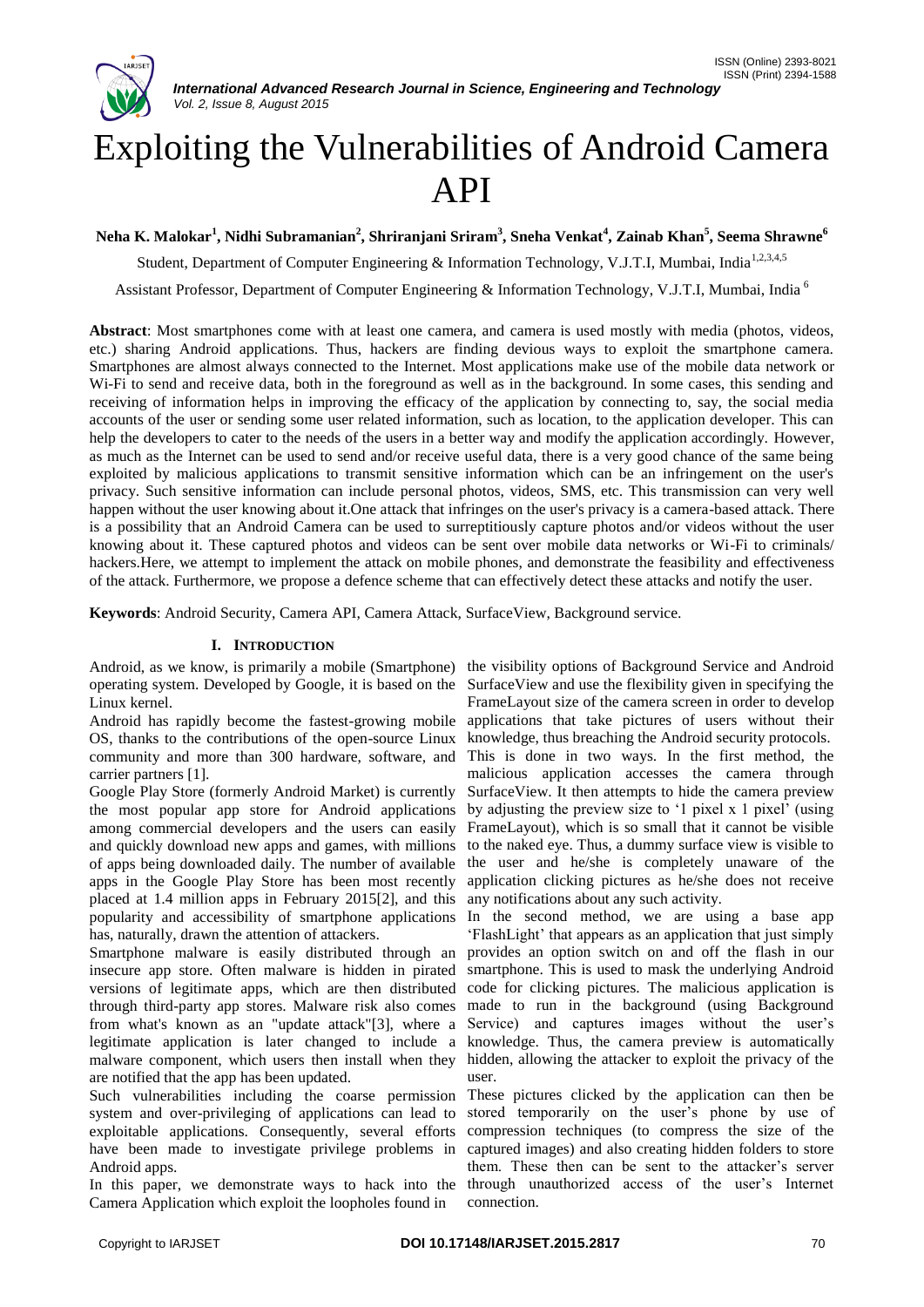

Detection mechanisms involve the use of the getRunningTasks() method, which returns the list of all the applications running in the background. Thus the user can accordingly kill suspicious tasks. It can be extended to display permissions granted to these applications, and options to disable them at the user's discretion.

Another more specific method detects whether an application is using the Camera object at a particular instant of time, thus notifying the user about the same.

For prevention, we have proposed a solution to fix some minimum value for the dimensions of FrameLayout and thus, the camera preview size. For this purpose we show up to what value the human eye can see the FrameLayout, and in turn, prevent hiding of the preview screen. Implementation of this solution is left to the discretion of Android's Developers.

The paper is organized as follows. Section II describes the various aspects of the application. Section III demonstrates the two ways to exploit android camera in detail. Section IV explores some detection and prevention methods. Section V concludes the paper. Section VI lists the references.

# **II. APPLICATION DESIGN**

Figure 1 explains the system design of Spying Application in which, it opens the camera and clicks pictures without user's knowledge. These images can then be sent to the attacker via the Internet using HTTP or FTP protocols, and can be used for various malicious purposes.

Figure 2 explains how the Detection Application works. It runs a code to attempt to obtain the Camera object and throws an Exception if it is found to be busy and further notifies the user about the same.





# **III.WAYS TO EXPLOIT ANDROID CAMERA**

Camera use is popular with several applications that  $i$ . encourage photo sharing; hackers are finding sneaky ways to exploit them. Camera technically requires a preview to be displayed on screen in order to take video, but

background services do not have associated visible activity. If you attach a preview to the screen from the background service, you can take a photo. Also, by adjusting the preview size to just 1 pixel x 1 pixel, an application can keep the camera running and click pictures without the user's knowledge.

#### *A. 1 pixel x 1 pixel*

Key Classes and Methods:

i. *FrameLayout*

Frame Layout is designed to block out an area on the screen to display a single item. Generally, *FrameLayout* should be used to hold a single child view, because it can be difficult to organize child views in a way that's scalable to different screen sizes without the children overlapping each other [4].

#### ii. *SurfaceView* and *SurfaceHolder*

*SurfaceView* have three primary usages: video playback, camera preview and 2D game. *SurfaceView* contains a *SurfaceHolder* which you can pass to *MediaPlayer* or *Camera* as display sink [5].

We have extended the *SurfaceView* class and implemented the *SurfaceHolder.Callback* interface. This class also contains a Camera object. When the surface is created, we set the Camera object's preview in the *SurfaceHolder* of that surface and start the preview. This surface, in turn, is set inside the *FrameLayout* forming a nesting of views

We can resize this *FrameLayout* to a very small size of 1 pixel x 1 pixel. We can then have a normal application running in the rest of the window. One of the buttons in this window should trigger clicking of pictures by the camera or the camera can automatically start clicking pictures using some timer mechanism. Such a small camera preview screen size cannot be seen by the naked eye and hence, users are unaware of the camera clicking pictures, either while they are clicking the button (which they assume is for another purpose) or the camera is just clicking pictures on its own. Such a *FrameLayout* can be embedded in any seemingly normal looking application.

# *B. Background Service*

A service is a component which runs in the background without direct interaction with the user. As the service has no user interface, it is not bound to the lifecycle of an activity.

By default, a service runs in the same process as the main thread of the application. Asynchronous processing is required to perform resource intensive tasks in the background. A spying application could create and run a new *Thread* in the service to perform the processing in the background and then terminate the service once it has finished the processing.

#### Key Classes and Methods:

*i. PendingIntent* (android.app.PendingIntent) Instances of this class are created with *getActivity(Context, int, Intent, int)* and *getService(Context, int, Intent, int)*; the returned object can be handed to other applications so that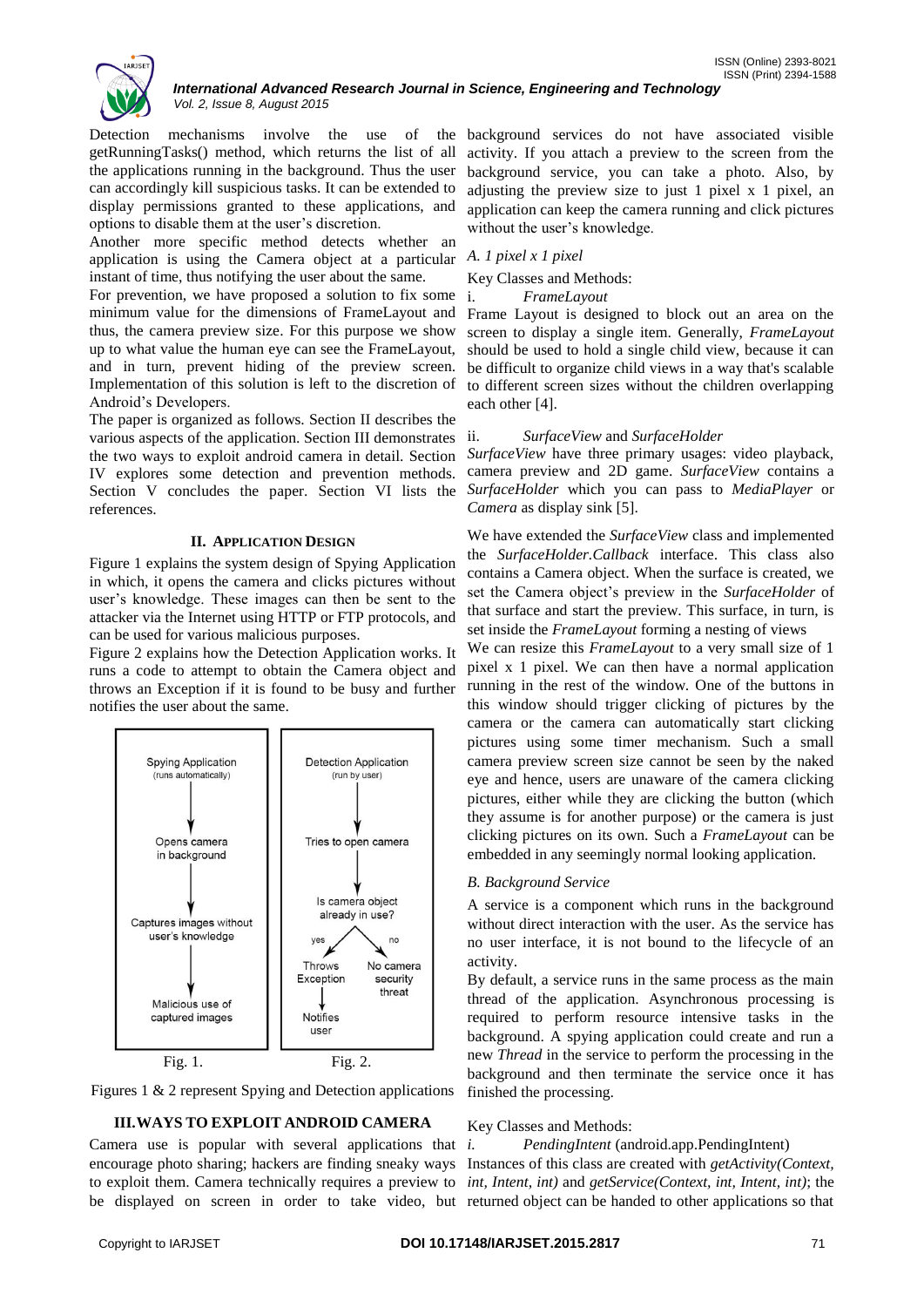

*International Advanced Research Journal in Science, Engineering and Technology Vol. 2, Issue 8, August 2015*

they can perform some action e.g. recording a video, capturing images, etc. Even if its owning application's process is killed, the *PendingIntent* itself will remain usable from other processes that have been given it [6].

*ii. getActivity(Context context, int requestCode, Intent intent, int flags, Bundle options)*

Retrieve a *PendingIntent* that will start a new activity, like calling *Context.startActivity(Intent)*.

Parameters:

- context The Context in which this PendingIntent should start the activity
- requestCode Private request code for the sender
- intent Intent of the activity to be launched
- Flags
- options Additional options for how the Activity should be started. May be null if there are no options Returns:
- Returns an existing or new *PendingIntent* matching the given parameters

# *iii. Fragment*

A Fragment represents a behavior or a portion of user interface in an Activity. You can combine multiple fragments in a single activity to build a multi-pane UI and reuse a fragment in multiple activities. A fragment must always be embedded in an activity and the fragment's lifecycle is directly affected by the host activity's lifecycle [7].

In our implementation, the widget for our spy application is a part of the fragment. The fragment contains the buttons of various modes of capture.

The activity is sent to the background, when we exit our base application. We then attempt that our spy activity automatically captures pictures.

*iv. performClick()-* This method is called on a view V. It calls the *onClick(View v)* of a class without having the user to actually click the View. In our implementation, this method is used to trigger automatic clicking of pictures by calling *performClick()* on the 'auto' button.

# **IV. DETECTION & PREVENTION**

Here, we explore various ways to detect a malicious access to camera by an Android application. Also, we suggest some preventive measures.

# *A. For 1 pixel x 1 pixel*

There can be a limit set for the lowest dimensions any layout can assume. This should be implemented in future versions of Android so that privacy of users is not compromised.

After running the application with 5 users we could come up with an ideal limit for *FrameLayout* dimensions as follows:

Each column contains the dimensions up to which a user was able to immediately observe a running camera in a *ii*. *FrameLayout* at varying degrees of clarity. We assume a square shaped layout so that the dimensions are same on each side.

TABLE I: FRAMELAYOUT DIMENSIONS

| User | Very<br>clear | Faint | Not visible |
|------|---------------|-------|-------------|
|      |               |       | clearly     |
|      | 10            |       |             |
|      | 12            |       | 2           |
|      |               |       |             |
|      | 11            |       |             |
|      |               |       |             |

From the above table, we can see that, it would be better if we can keep a minimum limit of 10 pixel by 10 pixel size for *FrameLayout* in future versions of Android. Dimensions in the next 2 columns will not serve any purpose for genuine Android developers and hence should not be allowed.

The following screenshot shows a camera preview in a 10 by 10 pixel size *FrameLayout*.



Fig. 3. Frame Layout of size- 10 pixel by 10 pixel

*B. For Background Service*

*i. getRunningTasks(int maxNum)*

Return a list of the tasks that are currently running, with the most recent being first and older ones after in order

# Parameters:

 maxNum - The maximum number of entries to return in the list. The actual number returned may be smaller, depending on how many tasks the user has started.

Note: As of LOLLIPOP, this method is no longer available to third party applications: the introduction of document-centric recents means it can leak personal information to the caller. For backwards compatibility, it will still return a small subset of its data: at least the caller's own tasks, and possibly some other tasks such as home that are known to not be sensitive [8].

By using the method getRunningTasks(), we can display a *ListView* of all the running applications to the user. The user then gets to know if there is any malicious application running in the background.

# Using a detection application

An application should only have one *Camera* object active at a time for a particular hardware camera [9]. We have implemented this in our detection application by using the